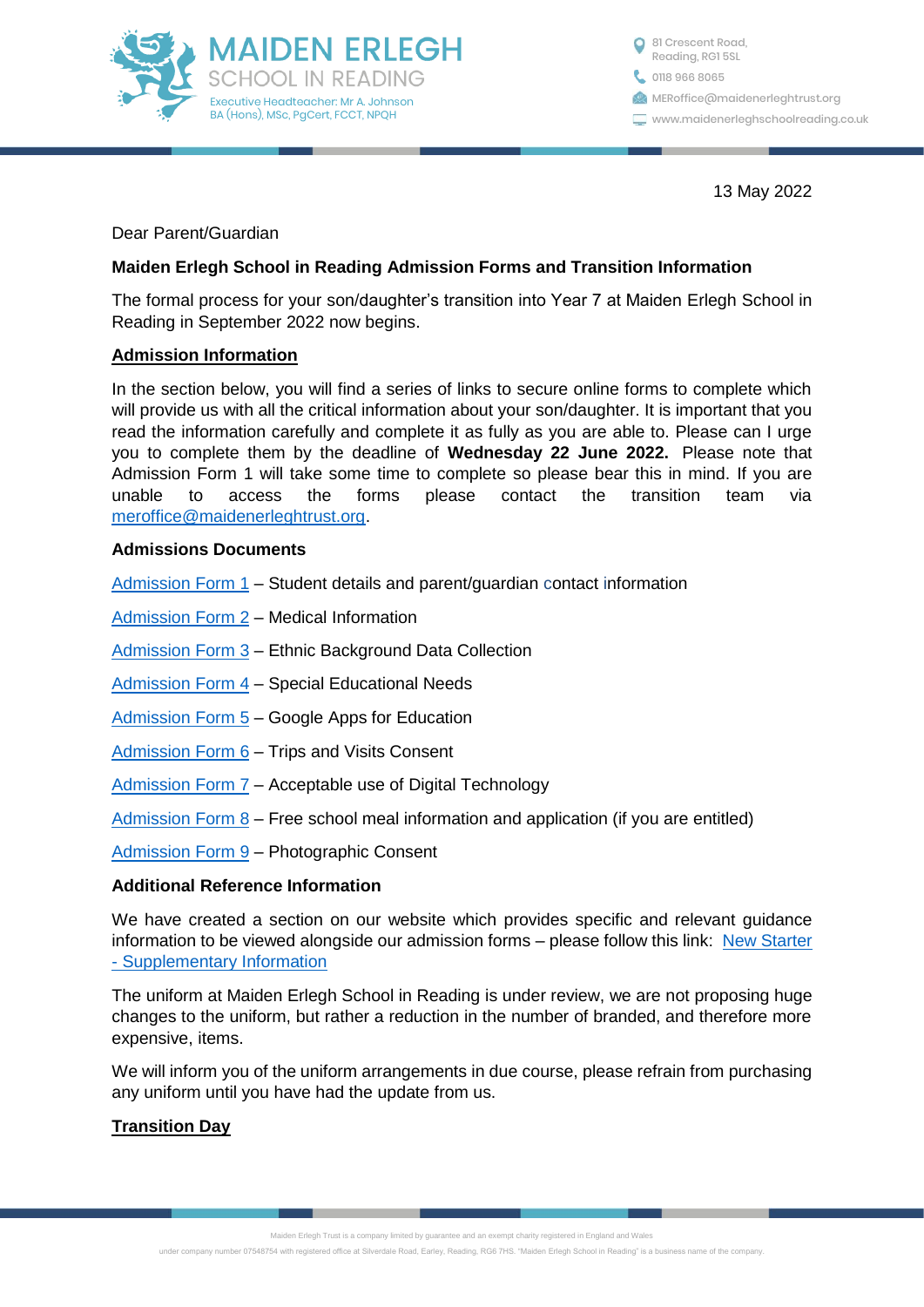On **Wednesday 29 June 2022** we are excited to invite the year 6 students that will be joining us in September 2022 for a transition day visit. This transition day will take place from 9:00 – 2:25pm. We will be staggering the arrival time for students based upon their primary school. The table below details the timings that your child will need to attend based upon the primary school they are coming from. Please note, the school car park will be closed during the arrival and departure times.

| Arrival time 9:00 | <b>Alfred Sutton Primary School</b>            |
|-------------------|------------------------------------------------|
|                   | Christ the King RC (VA) Primary School         |
|                   | <b>Churchend Primary Academy</b>               |
|                   | <b>Crosfields School</b>                       |
|                   | Earley St Peter's CE VA Primary School         |
|                   | <b>EP Collier Primary School</b>               |
|                   | English Martyrs RC (VA) Primary School         |
|                   | Geoffrey Field Junior School                   |
|                   | <b>Highwood Primary School</b>                 |
|                   | Katesgrove Primary School                      |
| Arrival time 9:10 | <b>Micklands Primary School</b>                |
|                   | New Christ Church CE (VA) Primary School       |
|                   | <b>New Town Primary School</b>                 |
|                   | <b>Oxford Road Community School</b>            |
|                   | <b>Redlands Primary School</b>                 |
|                   | St John's CE Primary School                    |
|                   | St Martin's RC (VA) Primary School             |
|                   | St Mary & All Saints CE Primary School         |
|                   | <b>Thameside Primary School</b>                |
|                   | The Heights Primary School                     |
|                   | The Palmer Primary Academy                     |
|                   | The Ridgeway Primary School                    |
|                   | <b>Whiteknights Primary School</b>             |
|                   | <b>Whitley Park Primary and Nursery School</b> |

During this day students will have an assembly with information about joining us, we will then be participating in a variety of activities and taster lessons. Should the weather be good, the students will be outside for a portion of the morning, and as such I would recommend that your child bring a water bottle and suntan lotion with them. All of our new students will also receive a "student handbook" before leaving us, this includes lots of useful information for them.

Should your child be joining us on the transition day, we would need to know how they would be getting home from Maiden Erlegh School in Reading on this day, therefore, please could you complete this Google form: <https://forms.gle/HLKEDACAgCQg8X9g9> by **Monday 20 June** confirming this information.

# **Regular Updates**

Please look out for regular Information and updates which we will email you and hope you find helpful.

# **Parents Information Evening**